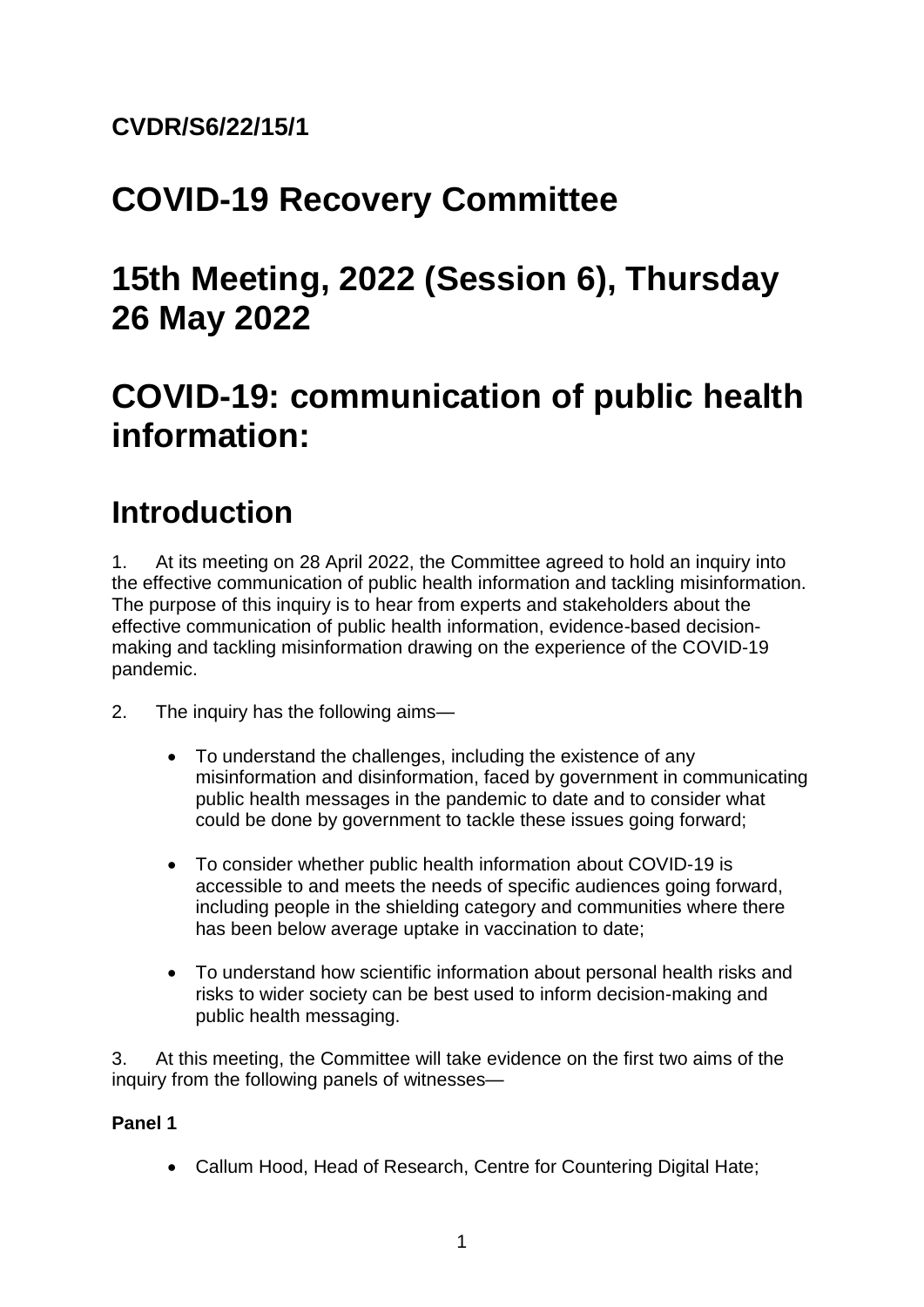- Will Moy, Chief Executive, Full Fact;
- Dr Dawn Holford, Senior Research Associate, SciBeh; and
- Tracey Brown OBE, Director, Sense about Science

#### **Panel 2**

- Nick Phin, Clinical Director and Director of Health Protection, Public Health Scotland;
- Stefan Webster, Regulatory Affairs Manager, Ofcom; and
- Ed Humpherson, Director General for Regulation, Office of Statistics Regulation

4. Further background information on the witnesses and issues for discussion can be found in SPICe paper 2 for this meeting.

## **Evidence**

5. The Committee received written evidence from the following organisation in advance of this meeting which is attached at the Annexe to this note—

• SciBeh

6. The Committee is also expecting a written submission from Sense about Science, which will be circulated to members prior to the meeting.

7. In advance of these formal evidence sessions, on 19 May 2022, the Committee held an informal discussion with fellows from the Royal Society of Edinburgh to discuss the findings of its [Post Covid Futures Commission.](https://www.rsecovidcommission.org.uk/) This session pertained to the third aim of the inquiry above regarding the use of scientific information in decision-making and public health messaging. A note of that discussion has been published on the Committee's [website.](https://www.parliament.scot/-/media/files/committees/covid19-recovery-committee/correspondence/2022/20220519noteofdiscussion.pdf)

# **Next steps**

8. The Committee will continue to take evidence on its inquiry at its meetings on 23 and 30 June 2022.

**Committee Clerks May 2022**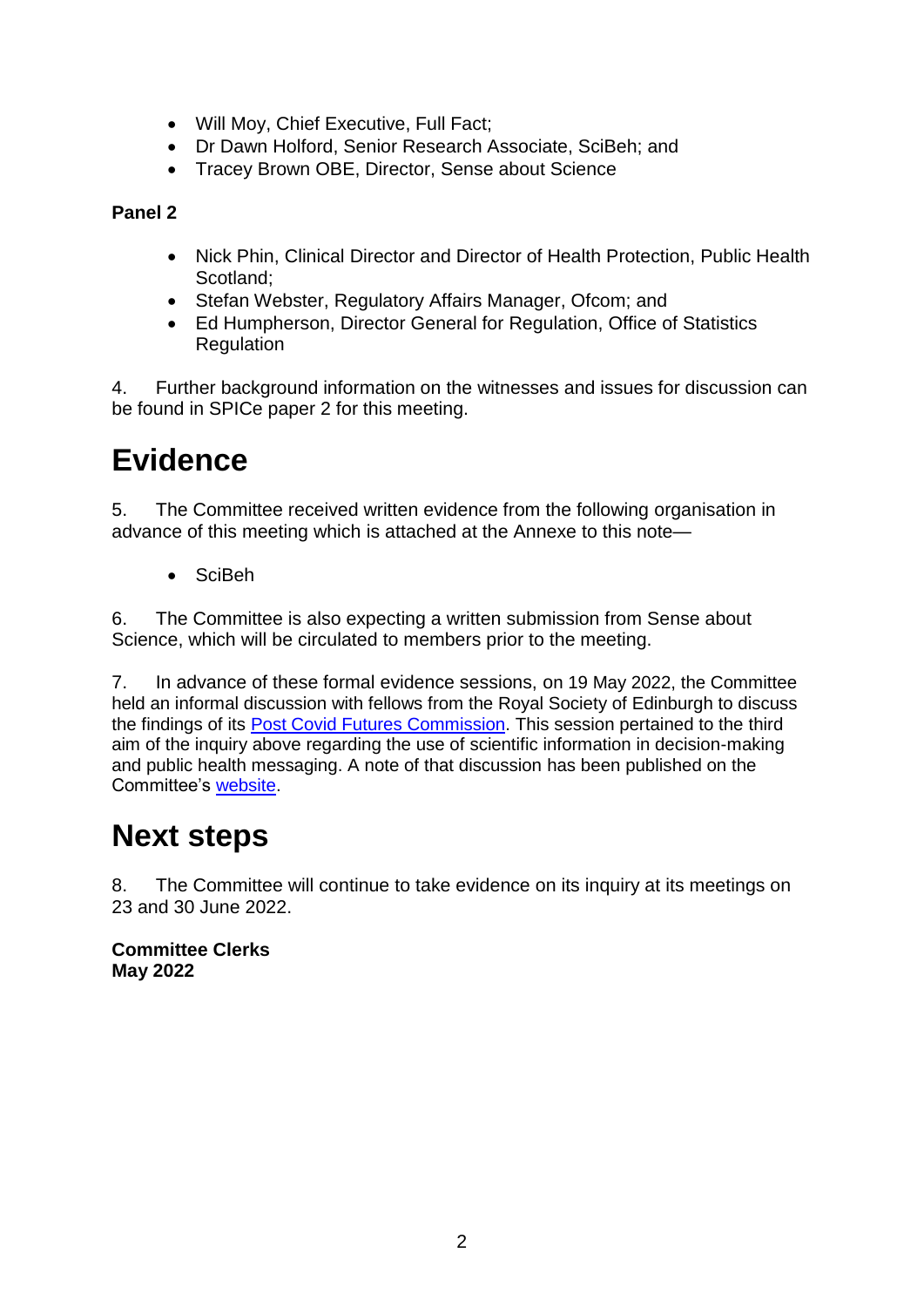## **ANNEXE**

### **Written evidence submitted by SciBeh**

#### **Executive Summary**

- The key challenges of communicating public health messages during the pandemic relate to maintaining public knowledge of and trust in quickly changing information and combatting misinformation.
- When developing public health messaging during the crisis, expressing false certainty in initial messaging is unwise because this will impact trust when guidance needs to change.
- Government could capitalise more on strategies for social listening to identify and address information needs before misinformation and disinformation fill the gaps.
- Government could improve the accessibility and relevance of public health messages to targeted communities by avoiding top-down assumptions about why people are not adopting recommendations and actively listening to the relevant population.
- Once facts are communicated, choices need to be made easy for people. Behavioural insights can inform political interventions such as vaccination campaigns not only in communication but also in how to structure supporting onand offline infrastructure (e.g., websites, support networks, vaccination centres).
- There is considerable collective and diverse expertise among researchers that could support Government in communicating science and public health messages based on evidence-informed principles. However, there is a lack of infrastructure to help with rapid consolidation of this expertise to enable the implementation of best practice.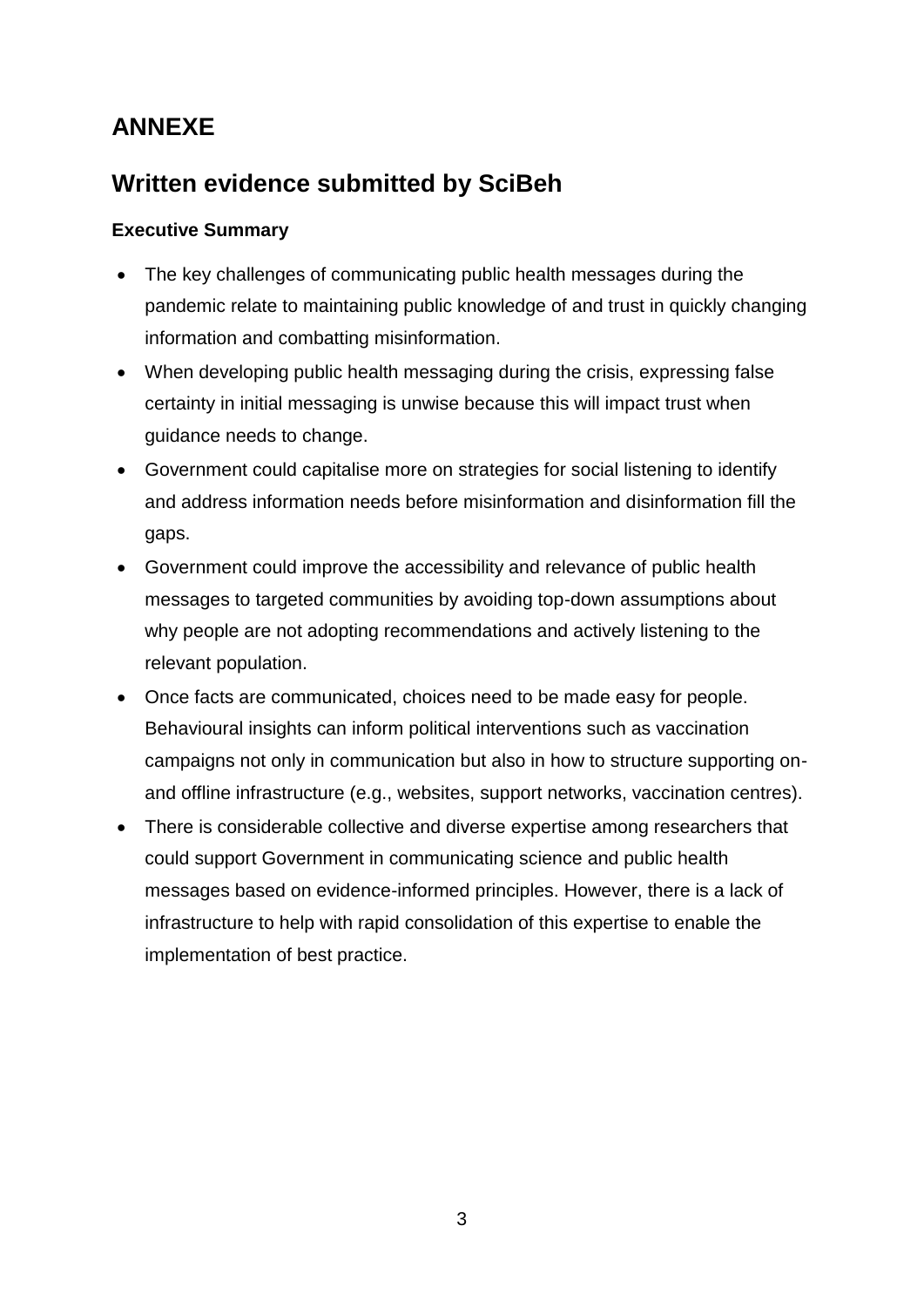#### **1 Background to this submission**

- 1.1 SciBeh<sup>1</sup> is an initiative that advocates better crisis knowledge management that enables scientific evidence from the behavioural science domain to be policy-relevant for COVID-19 and beyond.
- 1.2 In this statement, we present evidence about the challenges to public health communication over the past two years. This evidence comes from our efforts in monitoring, curating, and communicating Covid-relevant behavioural science information to policy-makers, practitioners, and the public.
- 1.3 We have also asked our wider network of experts in the public health messaging, crisis response, and community engagement domains to provide additional insights. We include a list of all contributors at the end of this statement.
- 1.4 Underpinning the evidence and recommendations in this statement is the critical role of public trust in institutions during a crisis<sup>2</sup>. It is important to bear in mind how to tackle any challenges while maintaining public trust in health authorities and governments.

### **2 Informational challenges faced in communicating during a public health crisis.**

2.1 The informational challenges faced during a public health crisis such as COVID-19 can be conceptualised on three levels (see Box 1). These challenges are amplified on social media, but social media itself also affords multiple new means to tackle the challenges, which governments and public health officials could capitalise more on.

**Box 1.** Three informational challenges to public health communication about COVID-19

**Underinformation:** Lack of, or insufficient knowledge of information that is relevant to making decisions relevant to individual and public health protection against disease.

1 <sup>1</sup> https://scibeh.org

<sup>2</sup> [https://www.thelancet.com/journals/lancet/article/PIIS0140-6736\(22\)00172-6/fulltext](https://www.thelancet.com/journals/lancet/article/PIIS0140-6736(22)00172-6/fulltext)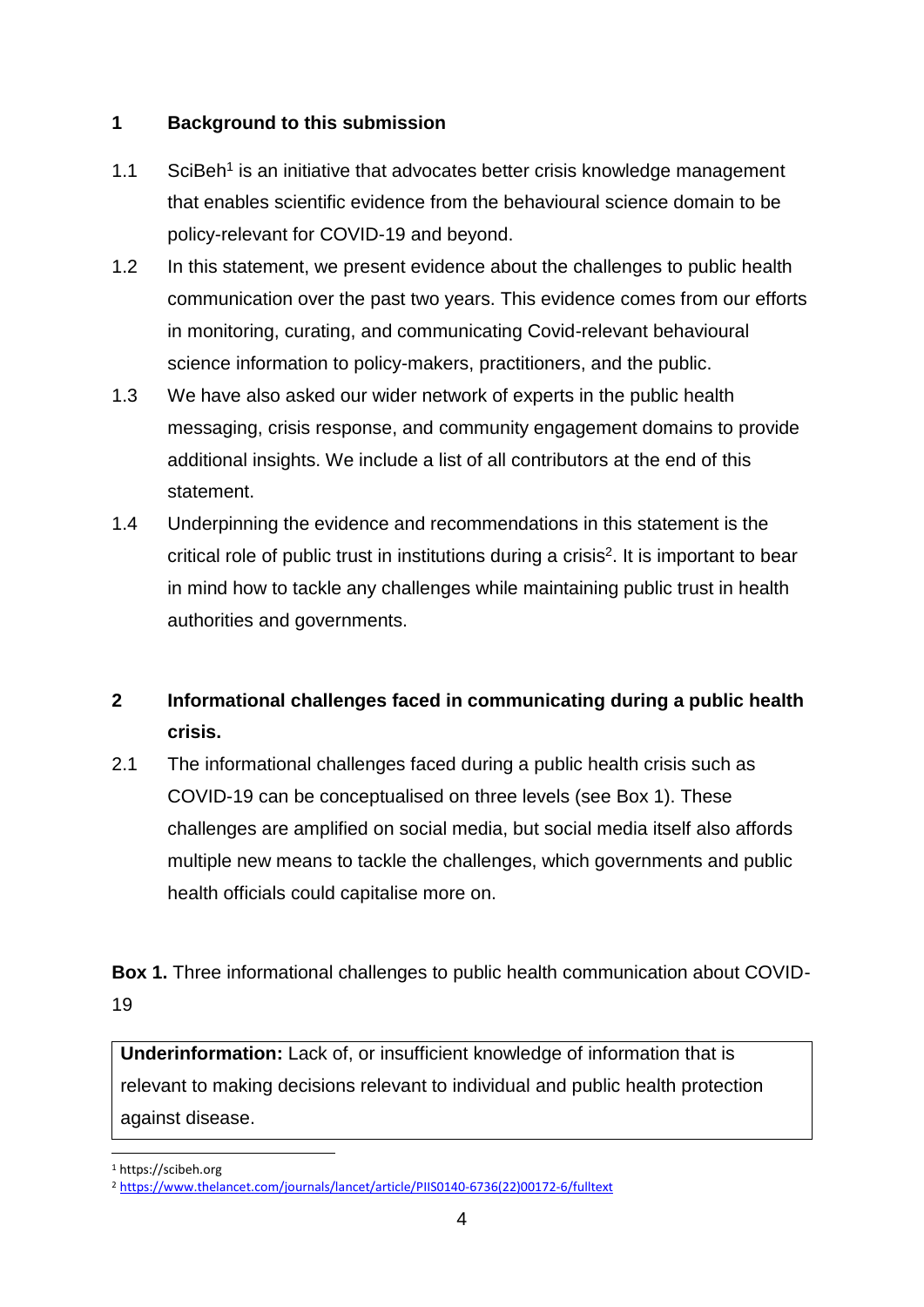**Misinformation:** False information that is spread either by mistake or with intent to mislead.

**Disinformation:** Intentional spread of false information, often to achieve political or financial aims.

#### 2.2 Underinformation

- 2.2.1 Many people remain under-informed about some basic facts about COVID-19, such as how it spreads through airborne transmission<sup>3</sup>. This is despite high levels of motivation to seek out pandemic-related information during earlier stages of the pandemic<sup>4</sup>.
- 2.2.2 One reason for underinformation can be lower levels of health literacy, leading to barriers in processing COVID-19 information and confusion about key facts about the disease<sup>5</sup>.
- 2.2.3 A second reason is that public health messaging about COVID-19 took place in a rapidly-changing information environment, which requires people to understand the information and also update it when new evidence emerges. This could cause confusion as people attempt to reconcile what appear to be conflicting messages and/or misinformation<sup>6</sup>, or "tune out" new information.
- 2.2.4 A third reason is changes in motivation to keep up with new information over time. For example, people may be motivated to learn about potential impacts of COVID-19 on multiple organs while still deciding how to avoid infection, but they may no longer wish to learn about these once they have been infected.
- 2.2.5 To reduce confusion about existing facts, governments could ensure that health information is user-friendly: easy to access, understand, process as relevant, and apply<sup>7</sup>. This may mean timely consultation or testing with appropriate target groups to assess how messages would be understood, as well as continued monitoring to identify any emerging confusion. It also means

<sup>3</sup> [https://www.gov.uk/government/news/new-campaign-to-stop-covid-19-hanging-around;](https://www.gov.uk/government/news/new-campaign-to-stop-covid-19-hanging-around)

[https://www.bi.team/blogs/do-you-understand-the-guidance-four-findings-from-an-experiment-with-3702-adults-in](https://www.google.com/url?q=https://www.bi.team/blogs/do-you-understand-the-guidance-four-findings-from-an-experiment-with-3702-adults-in-england/&sa=D&source=docs&ust=1653032327194090&usg=AOvVaw2rov8ZkgrJRMX7bEa-CN92)[england/](https://www.google.com/url?q=https://www.bi.team/blogs/do-you-understand-the-guidance-four-findings-from-an-experiment-with-3702-adults-in-england/&sa=D&source=docs&ust=1653032327194090&usg=AOvVaw2rov8ZkgrJRMX7bEa-CN92)

<sup>4</sup> <https://www.jmir.org/2020/10/e19791/>

<sup>5</sup> <https://www.mdpi.com/1660-4601/17/15/5503>

<sup>6</sup> [https://journals.sagepub.com/doi/full/10.1177/1075547020959670](https://www.google.com/url?q=https://journals.sagepub.com/doi/full/10.1177/1075547020959670&sa=D&source=docs&ust=1653032327206972&usg=AOvVaw1IbZspY-hbHpEusD7WGeHm)

<sup>7</sup> <https://m-pohl.net/sites/m-pohl.net/files/inline-files/HLS19%20Executive%20Summary%20V1.1.pdf>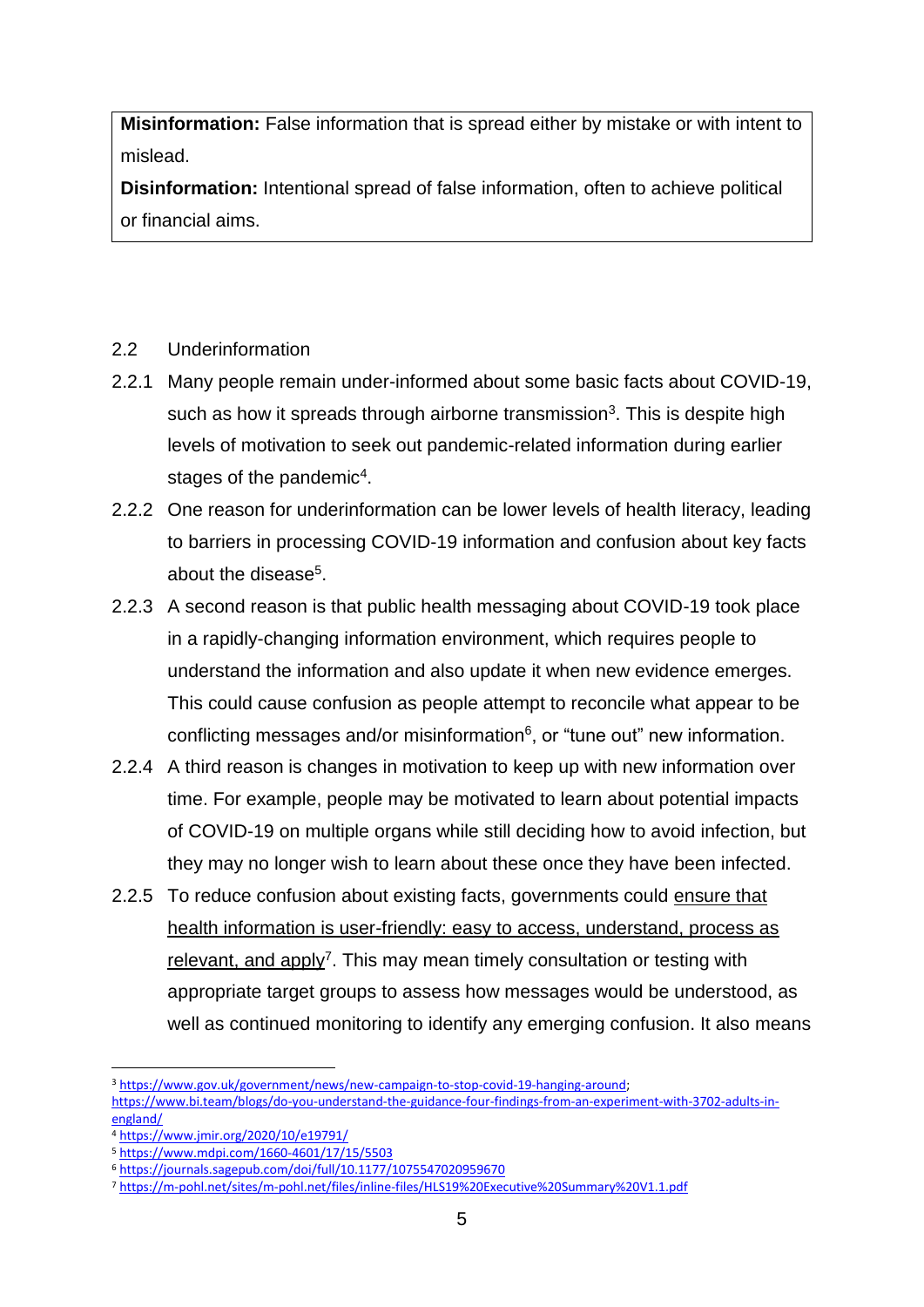being mindful of the fact that citizens perceive actions, too, not just recommendations, to communicate information. Overlooking this has led to perceived conflicts and "mixed messaging" from governments, for example campaigning to encourage booster vaccination uptake while removing most or all pandemic measures.

- 2.2.6 Keeping the public up to date given the evolving nature of the evidence seems a larger challenge. Communicating about uncertainty could signpost that the situation is evolving and people need to stay up to date. However, there has understandably been concern about whether communicating uncertainty about scientific predictions (e.g., predicted Covid deaths) and subsequent changes to information would affect public trust.
- 2.2.7 In the short term, acknowledging uncertainty may reduce the persuasiveness of a message<sup>8</sup>, but it does not necessarily impact trust<sup>9</sup>. In general, people are receptive to the communication of uncertainty<sup>10</sup>. Forewarning the public about why changes will be forthcoming may also help maintain trust when guidance (inevitably) needs to be changed $11$ .
- 2.2.8 Overall, false certainty should be avoided, as in the longer term, subsequent changes of guidance can erode, or be weaponised to erode trust<sup>12</sup>.

#### 2.3 Misinformation

1

2.3.1 A poll by Ofcom found that 46% of the British population reported exposure to fake news about COVID-19<sup>13</sup>. Belief in and exposure to misinformation have significant detrimental consequences on trust and support of public health behaviours for managing the pandemic<sup>14</sup>.

<sup>8</sup> <https://www.science.org/doi/pdf/10.1126/sciadv.abd4563>

<sup>9</sup> [https://royalsocietypublishing.org/doi/10.1098/rsos.181870;](https://royalsocietypublishing.org/doi/10.1098/rsos.181870)<https://www.pnas.org/doi/10.1073/pnas.1913678117> <sup>10</sup> [https://www.nature.com/articles/s41558-019-0587-5;](https://www.nature.com/articles/s41558-019-0587-5) 

<https://journals.sagepub.com/doi/10.1177/0963662520942122>

<sup>11</sup> <https://sjdm.org/journal/21/210819a/jdm210819a.pdf>

<sup>12</sup> <https://www.facetsjournal.com/doi/10.1139/facets-2021-0018>

<sup>13</sup> [https://www.ofcom.org.uk/about-ofcom/latest/features-and-news/half-of-uk-adults-exposed-to-false-claims-about](https://www.google.com/url?q=https://www.ofcom.org.uk/about-ofcom/latest/features-and-news/half-of-uk-adults-exposed-to-false-claims-about-coronavirus&sa=D&source=docs&ust=1653032327232838&usg=AOvVaw2j-PScSe-jEZ5mQNGAzbt6)[coronavirus](https://www.google.com/url?q=https://www.ofcom.org.uk/about-ofcom/latest/features-and-news/half-of-uk-adults-exposed-to-false-claims-about-coronavirus&sa=D&source=docs&ust=1653032327232838&usg=AOvVaw2j-PScSe-jEZ5mQNGAzbt6)

<sup>14</sup> [https://www.nature.com/articles/s41562-021-01056-1;](https://www.nature.com/articles/s41562-021-01056-1) 

[https://bmcpublichealth.biomedcentral.com/articles/10.1186/s12889-021-10643-w;](https://bmcpublichealth.biomedcentral.com/articles/10.1186/s12889-021-10643-w) 

<https://journals.sagepub.com/doi/full/10.1177/19485506211000217>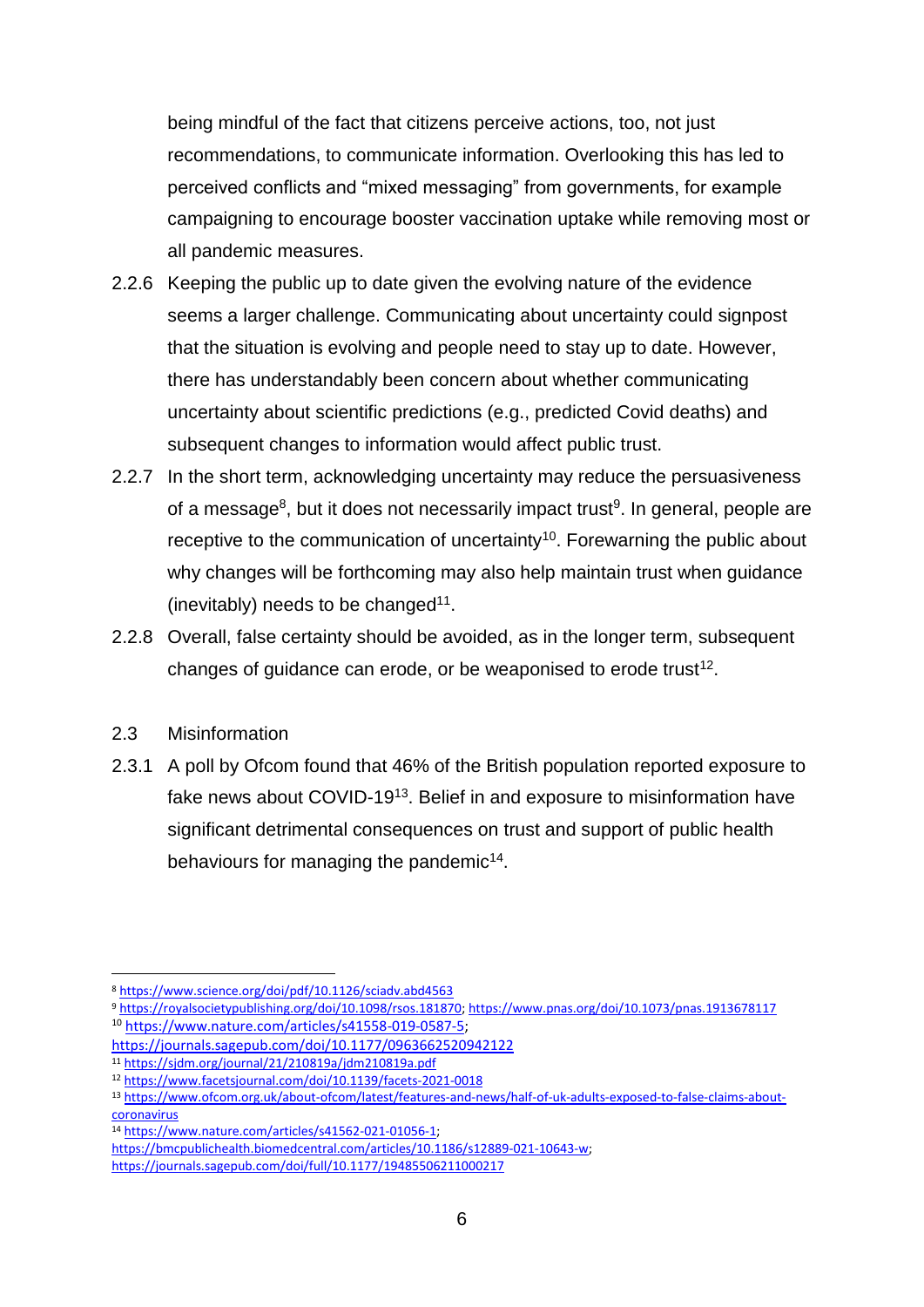- 2.3.2 A number of resources are available on the best ways to debunk misinformation<sup>15</sup>. Critically, research has shown that public trust in scientists and healthcare professionals increased over the course of the pandemic<sup>16</sup>, meaning they may be the best messengers for debunking misinformation and should be supported in this role.
- 2.3.3 While debunking is one tool that can be effective at combatting misinformation that has already spread<sup>17</sup>, governments also need to consider what can be done to combat misinformation at an early stage, to better contain its spread<sup>18</sup>. During a pandemic, misinformation spreads quickly because people turn to narratives that help them navigate their fears and uncertainties in a crisis<sup>19</sup>.
- 2.3.4 Misinformation tends to fill gaps where people's informational needs are not met so the critical time to combat it may be when people are first asking questions and expressing uncertainties and anxieties about the crisis. This requires a system to monitor public discourse in real time, so that health authorities can provide trusted answers and psychological reassurance in a timely fashion—a strategy known as "social listening"<sup>20</sup>.
- 2.3.5 Such systems have emerged during the pandemic to track different concerns from citizens, for example, the CoVaxxy social media observatory<sup>21</sup>. Indeed, the World Health Organization used social listening to understand the communication needs of communities during COVID-19, recognising it as a cost-effective way to gain rapid insights $^{22}$ .
- 2.3.6 Linking up the public sector with existing data observatories (a list of examples is provided in the Appendix) may be a good way to start building social listening capabilities to inform public health communication. However, it is likely that governments would need to commit some resources and funding

<u>.</u>

<sup>&</sup>lt;sup>15</sup> A list of these resources is in the Appendix.

<sup>16</sup> [https://wellcome.org/news/public-trust-scientists-rose-during-covid-19-pandemic](https://www.google.com/url?q=https://wellcome.org/news/public-trust-scientists-rose-during-covid-19-pandemic&sa=D&source=docs&ust=1653032327208318&usg=AOvVaw0xM9pVObiuI-r_Of-sqCiN)

<sup>17</sup> <https://www.climatechangecommunication.org/wp-content/uploads/2020/10/DebunkingHandbook2020.pdf>

<sup>18</sup> [https://journals.sagepub.com/doi/full/10.1177/2053951720980127](https://www.google.com/url?q=https://journals.sagepub.com/doi/full/10.1177/2053951720980127&sa=D&source=docs&ust=1653032327233134&usg=AOvVaw2tYJCyPwruynudODCt--zc)

<sup>19</sup> [https://sks.to/conspiracy;](https://sks.to/conspiracy)<https://www.nature.com/articles/s41591-022-01728-z>

<sup>20</sup> <https://www.ncbi.nlm.nih.gov/pmc/articles/PMC9014949/>

<sup>&</sup>lt;sup>21</sup> [https://osome.iu.edu/tools/covaxxy;](https://osome.iu.edu/tools/covaxxy) more examples are provided in the Appendix.

<sup>22</sup> <https://pubmed.ncbi.nlm.nih.gov/34042821/>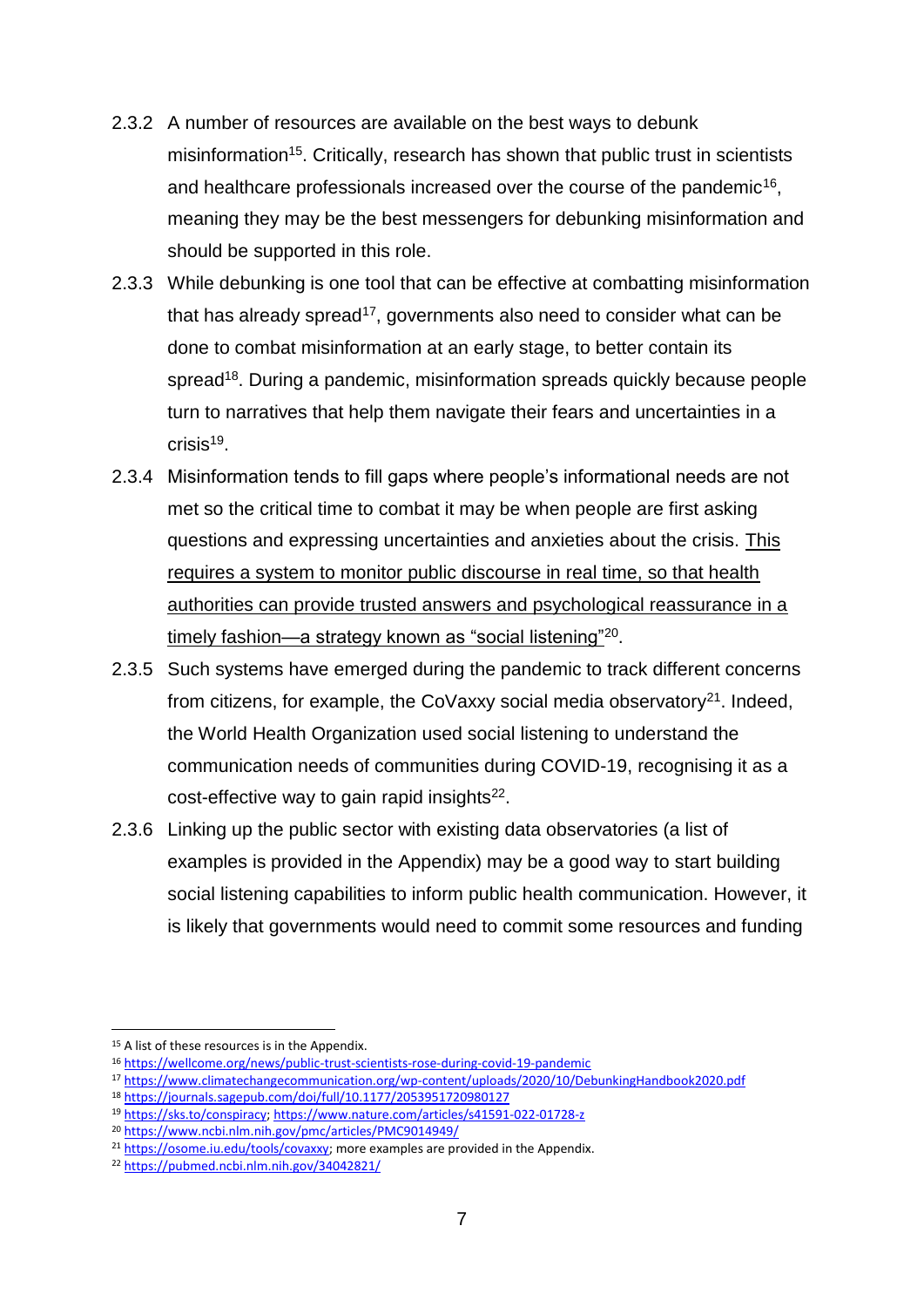towards developing more targeted tools and new partnerships to pursue this strategy in the near future<sup>23</sup>.

#### 2.4 Disinformation

- 2.4.1 It is impossible to address misinformation without acknowledging that a substantial amount of it is spread intentionally as disinformation by coordinated groups and networks, often politicised to achieve specific aims such as destabilising society, promoting vested interests, or financial profit<sup>24</sup>. As examples, a co-ordinated campaign kick-started the hoax that 5G Internet caused coronavirus<sup>25</sup> and at least one libertarian think-tank with a history of climate denial has funded opposition to social distancing measures to control the pandemic<sup>26</sup>. Likewise, networks that formed around Covid denialism and anti-vaccination sentiment appear to be switching to misinformation about Ukraine recently<sup>27</sup>.
- 2.4.2 Governments therefore need to be clear that they are now actually facing well-resourced, organised campaigns that push back on scientific information and public health messages. These cause damage not just through disinformation itself, but also by portraying the push-back against the disinformation as itself a political act, further damaging public trust.
- 2.4.3 To have a better chance to (re)build trust in science and institutions and support resilience against misinformation, investments will be needed in the necessary infrastructure to monitor and combat mis- and disinformation, crucially allowing public health communicators to get ahead of its spread. This would be facilitated by committing resources and funding towards enabling social listening as a tool to understand when, where, and how communities are susceptible to misinformation, and act at an early stage with targeted messaging.

<sup>1</sup> <sup>23</sup> [https://academic.oup.com/cid/article/74/Supplement\\_3/e34/6585955](https://academic.oup.com/cid/article/74/Supplement_3/e34/6585955)

<sup>24</sup> [https://link.springer.com/book/10.1007/978-3-030-94825-2?noAccess=true#page=131;](https://link.springer.com/book/10.1007/978-3-030-94825-2?noAccess=true#page=131)  <https://counterhate.com/research/the-disinformation-dozen/>

<sup>&</sup>lt;sup>25</sup> https://eprints.qut.edu.au/202960/1/P904 Like a virus COVID19 disinformation Web .pdf <sup>26</sup> [https://www.sciencedirect.com/science/article/pii/S2352154621000474;](https://www.sciencedirect.com/science/article/pii/S2352154621000474?via%3Dihub)

<https://www.exposedbycmd.org/2021/12/22/how-the-koch-network-hijacked-the-war-on-covid/>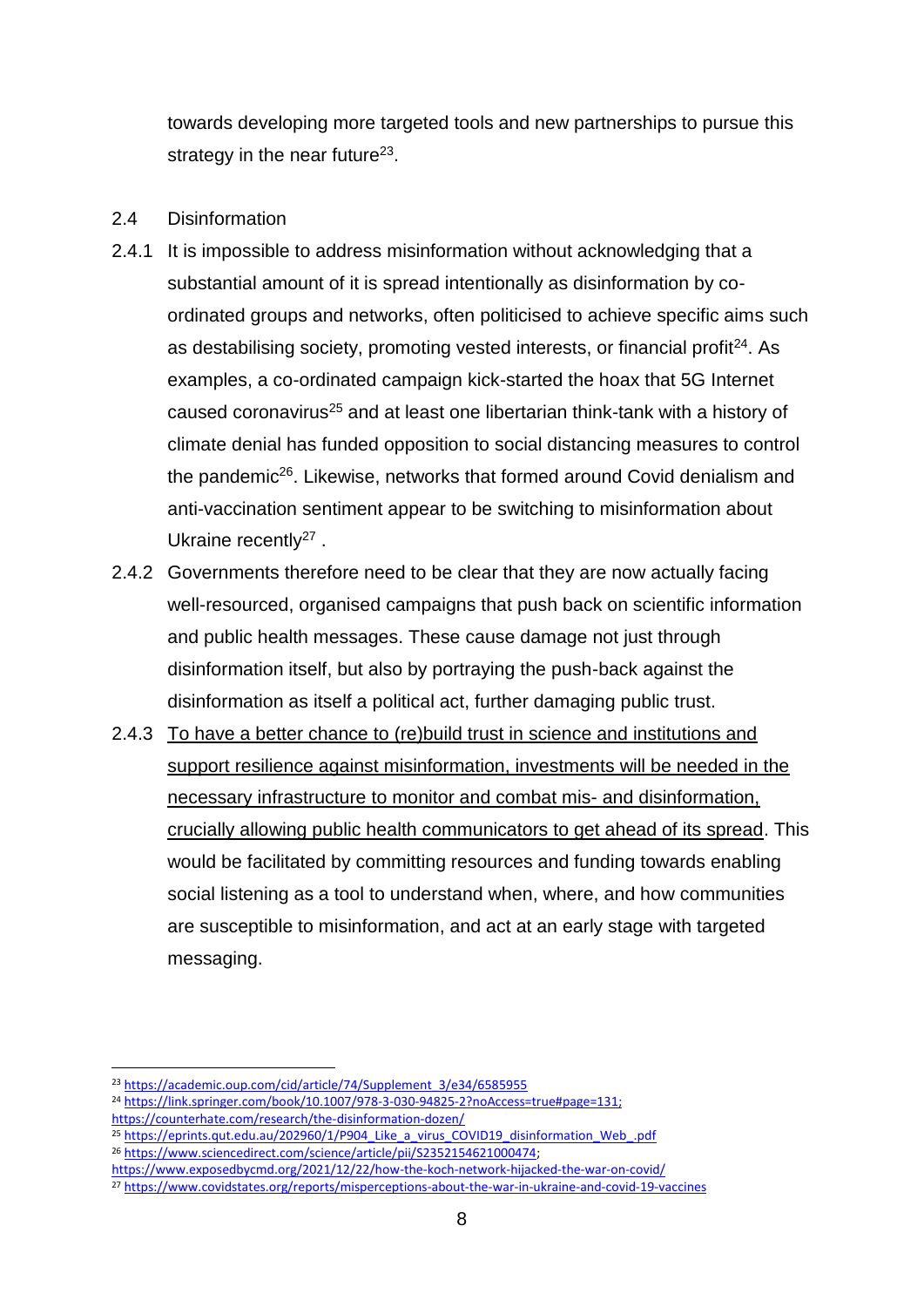### **3 Increasing accessibility and relevance of public health information about COVID-19.**

- 3.1 Governments can improve the accessibility and relevance of public health communications to targeted communities by actively listening to these communities and understanding their concerns and their perception of messages and what is happening, rather than assuming politicians or experts need to figure out the right way to tell people scientific information. This is also a form of social listening, and there are many ways to collect the data that would yield this behavioural insight (both on and offline). However, a crucial part of the process is to avoid embedding a top-down assumption that "we" know why "they" are not doing something into public health messages.
- 3.2 One issue to address is whether the right mix of channels (e.g., online, social media, radio, etc.) is used to reach people. Lower access to digital channels is often associated with the same factors that increase individuals' vulnerability to disease (e.g., social and economic deprivation and older age $^{28}$ ) and make it vital for public health guidance reaches them.
- 3.3 People's trust in an information channel should also be considered $^{29}$ . The majority of people trust highly health information from scientists and critically, healthcare professionals<sup>30</sup>. A key pillar of an accessible public health communication strategy should thus be to support healthcare professionals in providing such information and debunking misinformation with training to build their knowledge, skills, and confidence<sup>31</sup>.
- 3.4 However, trust in any particular source may vary among communities. Because of this, it is critical to gather behavioural insights that assess how well communities have received existing public health messages as well as identify key channels to communicate these messages<sup>32</sup>.
- 3.5 In the context of COVID-19, a priority should have been to engage with communities with lower levels of trust in the government. Ultimately,

<sup>1</sup> <sup>28</sup> [https://m-pohl.net/sites/m-pohl.net/files/inline-files/HLS-GER2%20Summary.pdf;](https://m-pohl.net/sites/m-pohl.net/files/inline-files/HLS-GER2%20Summary.pdf) <https://sigmapubs.onlinelibrary.wiley.com/doi/10.1111/jnu.12616>

<sup>29</sup> [https://apps.who.int/iris/rest/bitstreams/1332346/retrieve](https://www.google.com/url?q=https://apps.who.int/iris/rest/bitstreams/1332346/retrieve&sa=D&source=docs&ust=1653032327213616&usg=AOvVaw2haleCy3pJ_R40O5b0v2VL)

<sup>30</sup> [https://wellcome.org/news/public-trust-scientists-rose-during-covid-19-pandemic;](https://www.google.com/url?q=https://wellcome.org/news/public-trust-scientists-rose-during-covid-19-pandemic&sa=D&source=docs&ust=1653032327185787&usg=AOvVaw1QyzwmXYSbHPxnIm46P1u_)

https://apps.who.int/iris/bitstream/handle/10665/339854/WHO-EURO-2021-1944-41695-57054-eng.pdf

<sup>31</sup> See, e.g.,<https://onlinelibrary.wiley.com/doi/10.5694/mja2.51475>

<sup>32</sup> <https://www.eurosurveillance.org/content/10.2807/1560-7917.ES.2022.27.18.2100615>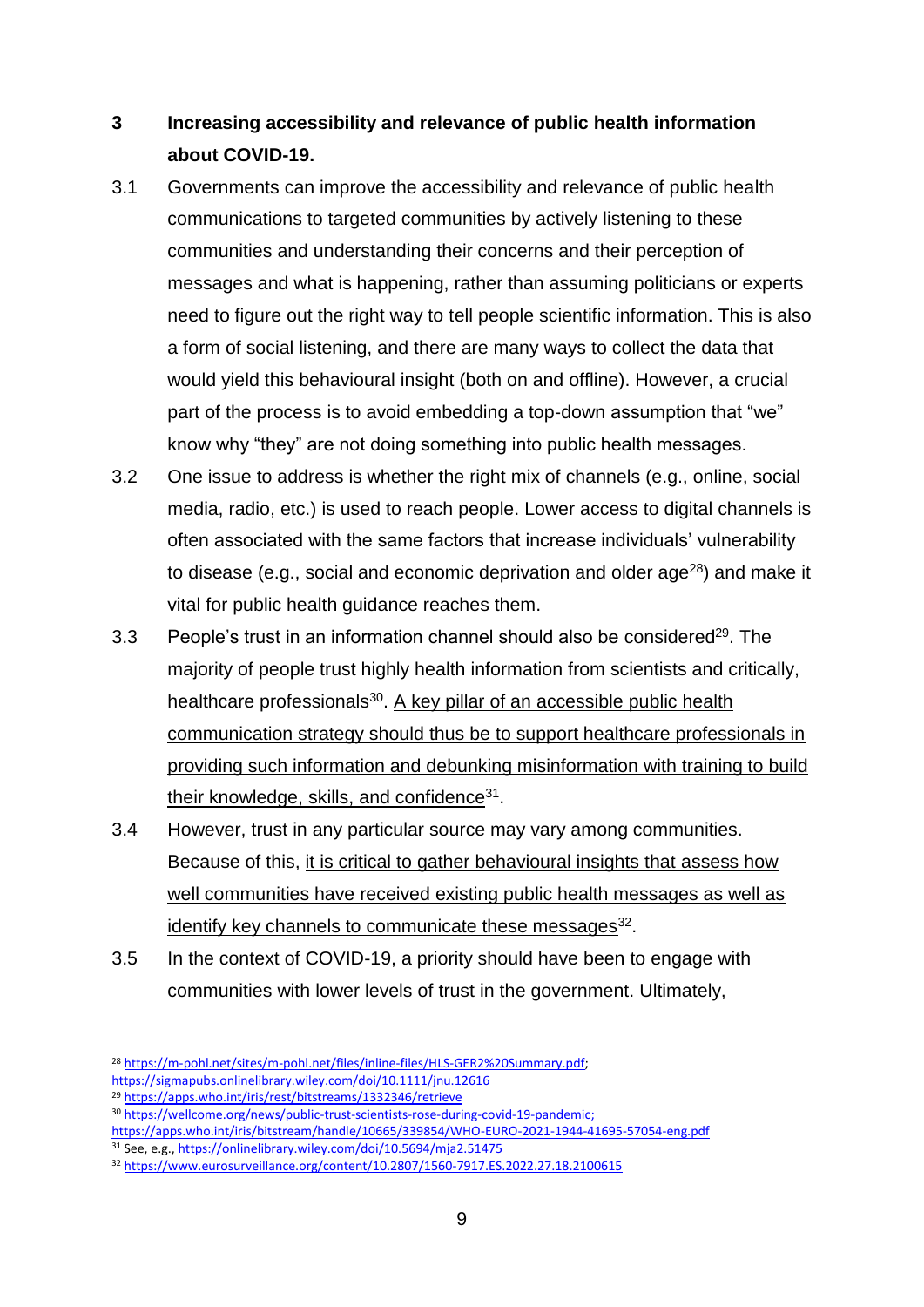governments and public health organisations need to establish two-way communications that are informed by data and supported by community engagement<sup>33</sup>. We provide in the Appendix three examples of successful health communication observed during the pandemic.

### **4 Bridging the gap between expert evidence and public health communications.**

- 4.1 Prior to the pandemic, certain principles for effective science communication, coming from a large body of scientific research, were already known, for example, how to communicate risks $34$ , the value of communicating social benefits<sup>35</sup>, and the need for transparency to build trust<sup>36</sup>. In addition, new evidence rapidly emerged in the past two years on how these principles could be effectively implemented in the COVID-19 context<sup>37</sup>. Behavioural science evidence has consistently reinforced the importance of making it easier to follow recommendations, meaning that public health messages need to be clear about what action to take, how to take it, and why.
- 4.2 However, judging from campaigns we witnessed across a number of countries, there does not seem to have been systematic adoption of such guidance in public health communication during the pandemic. There thus remains a substantial gap between experts engaged in this research area and those implementing health communications.
- 4.3 A number of structural barriers impede effective implementation of evidencebased guidance. First, although relevant evidence may exist in generic form or for previous situations, adapting existing research at the outset of a crisis, before context-specific evidence is acquired (which can take months), still requires the input of experts working in the field to advise on the best way to apply it to the crisis context and evaluate its success<sup>38</sup>.

<sup>33</sup> [https://apps.who.int/iris/rest/bitstreams/1332346/retrieve](https://www.google.com/url?q=https://apps.who.int/iris/rest/bitstreams/1332346/retrieve&sa=D&source=docs&ust=1653032327186130&usg=AOvVaw0Ibk4izYnunuom2xq_a46V)

<sup>34</sup> [https://journals.sagepub.com/doi/full/10.1177/2381468316665365](https://www.google.com/url?q=https://journals.sagepub.com/doi/full/10.1177/2381468316665365&sa=D&source=docs&ust=1653032327188242&usg=AOvVaw0GIl76S6cIxX9Z9saAP6AU)

<sup>35</sup> [https://doi.org/10.1037/a0031590](https://doi.apa.org/doi/10.1037/a0031590)

<sup>36</sup> <https://www.sciencedirect.com/science/article/pii/S0140673611606788>

<sup>37</sup> E.g.[, https://cdn.who.int/media/docs/default-source/science-translation/case-studies-](https://cdn.who.int/media/docs/default-source/science-translation/case-studies-1/cs5_factboxes.pdf?sfvrsn=9151fbaf_4)

[<sup>1/</sup>cs5\\_factboxes.pdf?sfvrsn=9151fbaf\\_4;](https://cdn.who.int/media/docs/default-source/science-translation/case-studies-1/cs5_factboxes.pdf?sfvrsn=9151fbaf_4) [https://www.pnas.org/doi/10.1073/pnas.2107179118;](https://www.pnas.org/doi/10.1073/pnas.2107179118)

<https://www.pnas.org/doi/10.1073/pnas.2024597118>

<sup>38</sup> [https://www.sciencedirect.com/science/article/pii/S0001691822000427](https://www.google.com/url?q=https://www.sciencedirect.com/science/article/pii/S0001691822000427&sa=D&source=docs&ust=1653032327233439&usg=AOvVaw3KJecmyTcDc_vCcbl2McwU)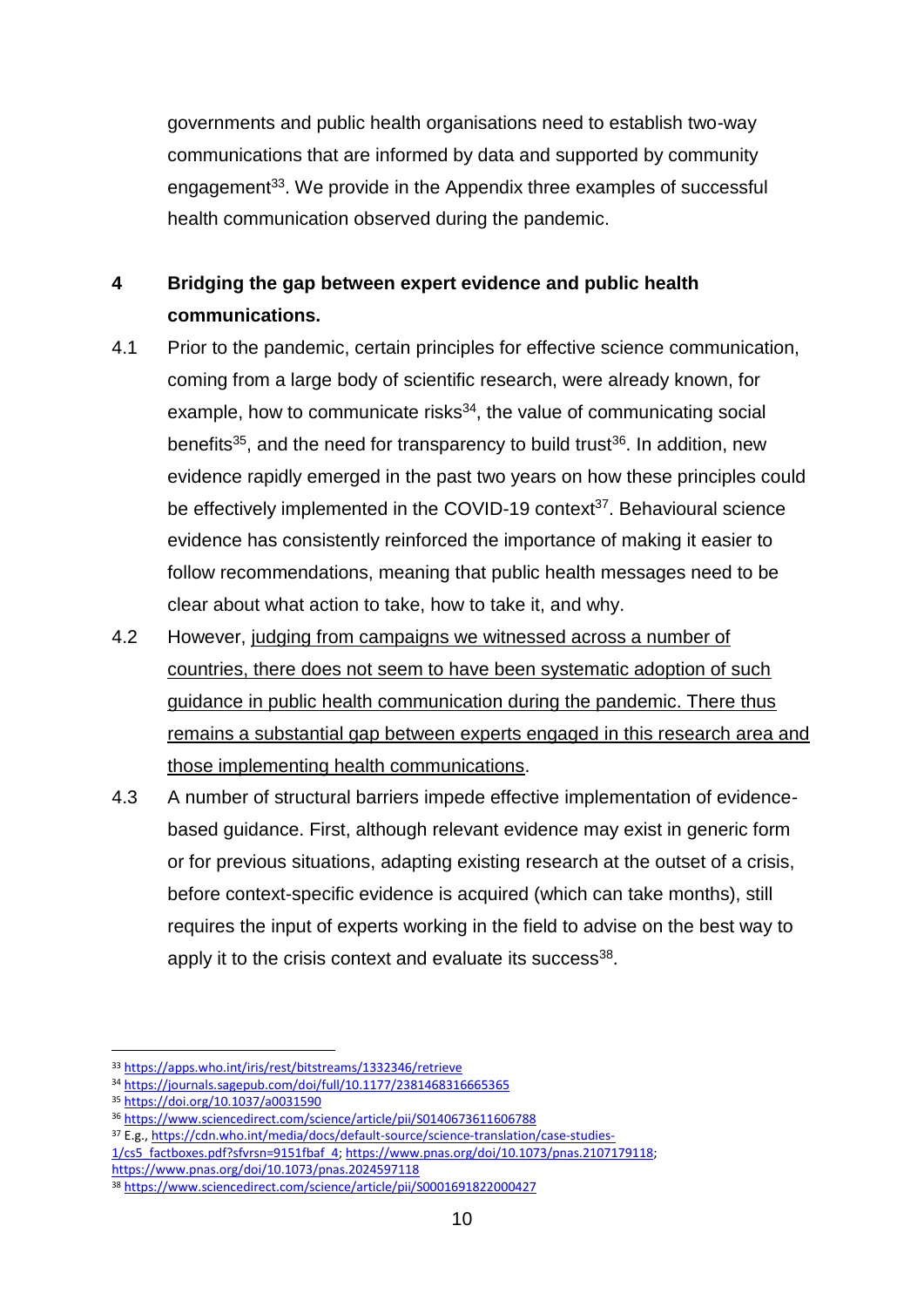- 4.4 Second, in the case of communicating COVID-19 information, it was necessary to draw on expertise that was distributed across experts and disciplines. For instance, it required knowledge of the relevant information to communicate (e.g., key facts about viruses or vaccines, typically the domain of virologists) paired with knowledge of how to communicate it (e.g., the structure, format, or channel of messages, typically the domain of behavioural science experts) to turn scientific information into understandable and actionable communications for the public.
- 4.5 Third, acquiring usable input from a wide network of relevant experts within the rapid time frame needed for crisis response is a sizeable challenge. It requires public health organisations and policy-makers to seek out the relevant experts for the problem—often spanning multiple disciplines and countries—and experts to engage within the timeline and be open to incorporating perspectives outside their own disciplines.
- 4.6 It is thus not surprising that critical connections between researchers and policy-makers were not always made in a timely fashion to enable (a) the production of guidance before communication was first needed and (b) relay the outputs directly to government officials in a position to implement them. Even where they have succeeded, they have arguably not always done so with sufficient transparency as to maintain public trust<sup>39</sup>.
- 4.7 We thus see one of the most important takeaways from the pandemic as the need for novel ways to connect scientists and policy-makers that supplement the traditional science-policy process.
- 4.8 SciBeh ran two workshops with interdisciplinary groups of experts and practitioners to tackle the challenges hindering policy-relevant science<sup>40</sup> and harness collective intelligence to communicate scientific outputs<sup>41</sup> during the pandemic. One of the key elements identified for effective implementation of crisis-relevant research was an emphasis on synthesising evidence from diverse sources.
- 4.9 Diversity is critical both in terms of the source of the evidence and the pool of experts consulted to interpret it and advise policy-makers. It captures a wider

<sup>1</sup> <sup>39</sup> <https://www.bmj.com/content/375/bmj.n2718.full>

<sup>40</sup> [https://www.scibeh.org/events/workshop2020/#outputs](https://www.google.com/url?q=https://www.scibeh.org/events/workshop2020/%23outputs&sa=D&source=docs&ust=1653032327195903&usg=AOvVaw2gR0jDrLA2mbngryQ_O6-i)

<sup>41</sup> [https://www.scibeh.org/events/workshop2021/](https://www.google.com/url?q=https://www.scibeh.org/events/workshop2021/&sa=D&source=docs&ust=1653032327196445&usg=AOvVaw19sg1oCldX8l1BH0tE-59r)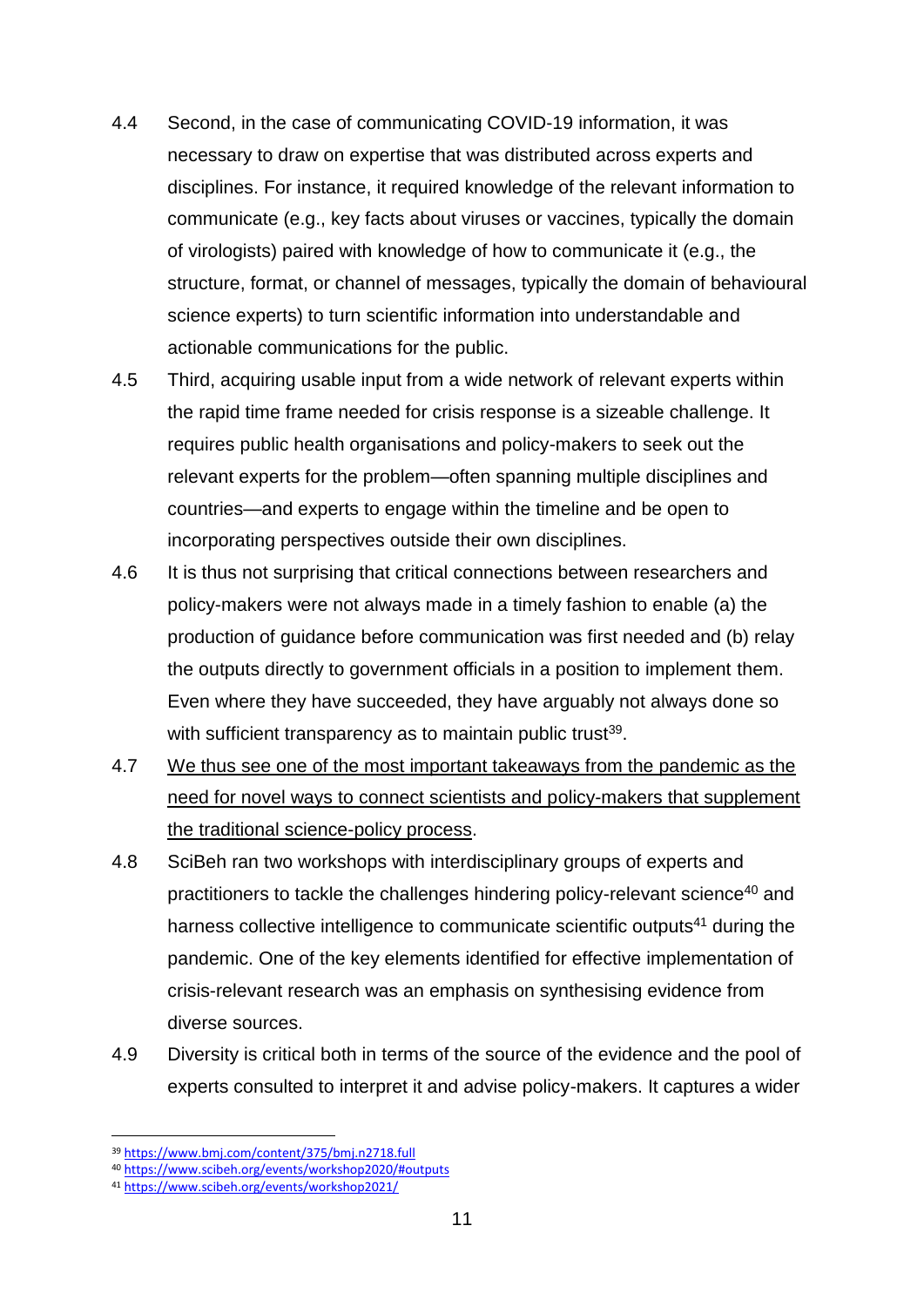breadth of knowledge that has relevance to more communities and also gives the potential to communicate not just the evidence but the strength of scientific consensus around it—which can be a powerful tool when communicating to the public<sup>42</sup>.

4.10 Consolidating a diverse evidence base from a wide expert pool within a short time frame is challenging, but not impossible. There have been several examples of such rapid collective intelligence projects to produce policyrelevant guidance and advice for public health communication throughout the pandemic in short time frames (weeks to a few months)<sup>43</sup>. A crucial role for governments may therefore be to support the development of such new means and formats for helping the scientific community interact as a collective with the policy process.

#### **Contributors to this statement**

Dawn Holford, University of Bristol

Mirjam A. Jenny, University of Erfurt

Ulrike Hahn, Birkbeck College, University of London

Anastasia Koylyu, World Health Organization Europe

Martha Scherzer, World Health Organization Europe

Stephan Lewandowsky, University of Bristol

Stefan Herzog, Max Planck Institute for Human Development, Berlin

Angelo Fasce, University of Coimbra

Marlene Wulf, Max Planck Institute for Human Development, Berlin

<sup>42</sup> <https://www.nature.com/articles/nclimate1720>

<sup>43</sup> The COVID-19 Vaccine Communication Handbook (1.5 months) [https://c19vax.scibeh.org;](https://c19vax.scibeh.org/) British Psychological Society guidance (a few weeks to a few months) [https://mdpi-res.com/d\\_attachment/ijerph/ijerph-18-](https://mdpi-res.com/d_attachment/ijerph/ijerph-18-10255/article_deploy/ijerph-18-10255.pdf?version=1632909196) [10255/article\\_deploy/ijerph-18-10255.pdf?version=1632909196;](https://mdpi-res.com/d_attachment/ijerph/ijerph-18-10255/article_deploy/ijerph-18-10255.pdf?version=1632909196) World Health Organization-led publication (3 months) <https://www.nature.com/articles/s41562-020-0906-x>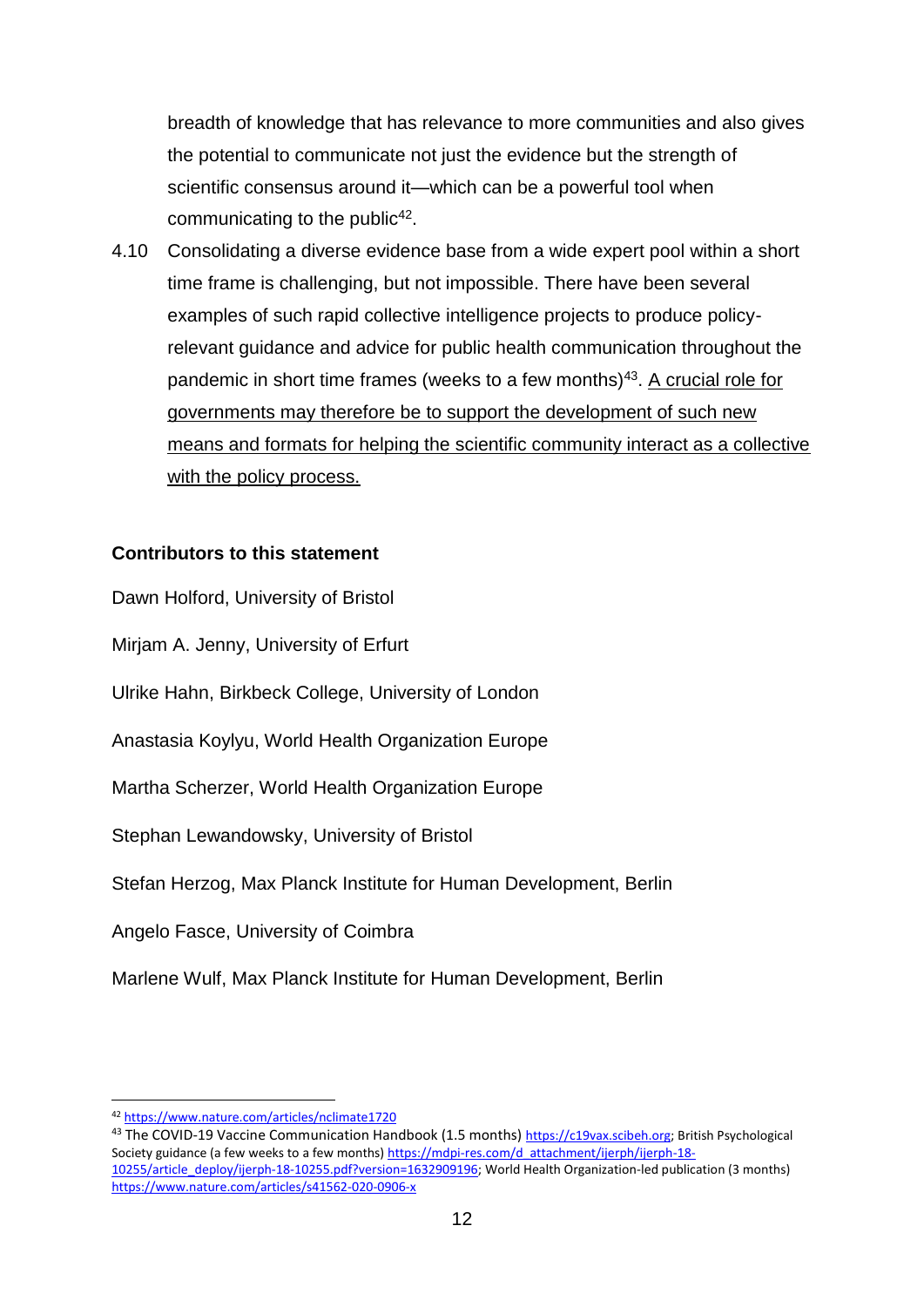### **Appendix**

- A1 Resources for debunking misinformation
	- The Debunking Handbook 2020: <https://www.climatechangecommunication.org/debunking-handbook-2020/>
	- The COVID-19 Vaccine Communication Handbook: [https://c19vax.scibeh.org](https://c19vax.scibeh.org/)
	- The Conspiracy Handbook: <https://www.climatechangecommunication.org/conspiracy-theory-handbook/>
	- The Bad News Game: [www.getbadnews.com](http://www.getbadnews.com/) (see also: [https://www.sdmlab.psychol.cam.ac.uk/research/bad-news-game\)](https://www.sdmlab.psychol.cam.ac.uk/research/bad-news-game)
	- Go Viral!:<https://www.goviralgame.com/en> (see also: [https://www.cam.ac.uk/stories/goviral\)](https://www.cam.ac.uk/stories/goviral)
	- World Health Organization guidance: [https://www.euro.who.int/en/health](https://www.euro.who.int/en/health-topics/disease-prevention/vaccines-and-immunization/publications/2016/best-practice-guidance-how-to-respond-to-vocal-vaccine-deniers-in-public-2017)[topics/disease-prevention/vaccines-and-immunization/publications/2016/best](https://www.euro.who.int/en/health-topics/disease-prevention/vaccines-and-immunization/publications/2016/best-practice-guidance-how-to-respond-to-vocal-vaccine-deniers-in-public-2017)[practice-guidance-how-to-respond-to-vocal-vaccine-deniers-in-public-2017](https://www.euro.who.int/en/health-topics/disease-prevention/vaccines-and-immunization/publications/2016/best-practice-guidance-how-to-respond-to-vocal-vaccine-deniers-in-public-2017)
	- Boosting decision making website from the Center for Adaptive Rationality (Max Planck Institute for Human Development, Berlin): <https://scienceofboosting.org/digital-cognitive/>
	- Inoculation Science webpage with videos and games: <https://inoculation.science/>
	- The Vaccine Knowledge Project:<https://vk.ovg.ox.ac.uk/vk/>
- A2 Examples of data observatories for social listening
	- Indiana University Observatory on Social Media:<https://osome.iu.edu/>
	- Center for Monitoring, Analysis, and Strategy (CeMAS): <https://cemas.io/en/projects/landecker-re-con/> (see also: [https://cemas.io/about-cemas/\)](https://cemas.io/about-cemas/)
	- Cardiff Online Social Media Observatory: [https://www.cardiff.ac.uk/research/explore/research-units/collaborative-online](https://www.cardiff.ac.uk/research/explore/research-units/collaborative-online-social-media-observatory)[social-media-observatory](https://www.cardiff.ac.uk/research/explore/research-units/collaborative-online-social-media-observatory)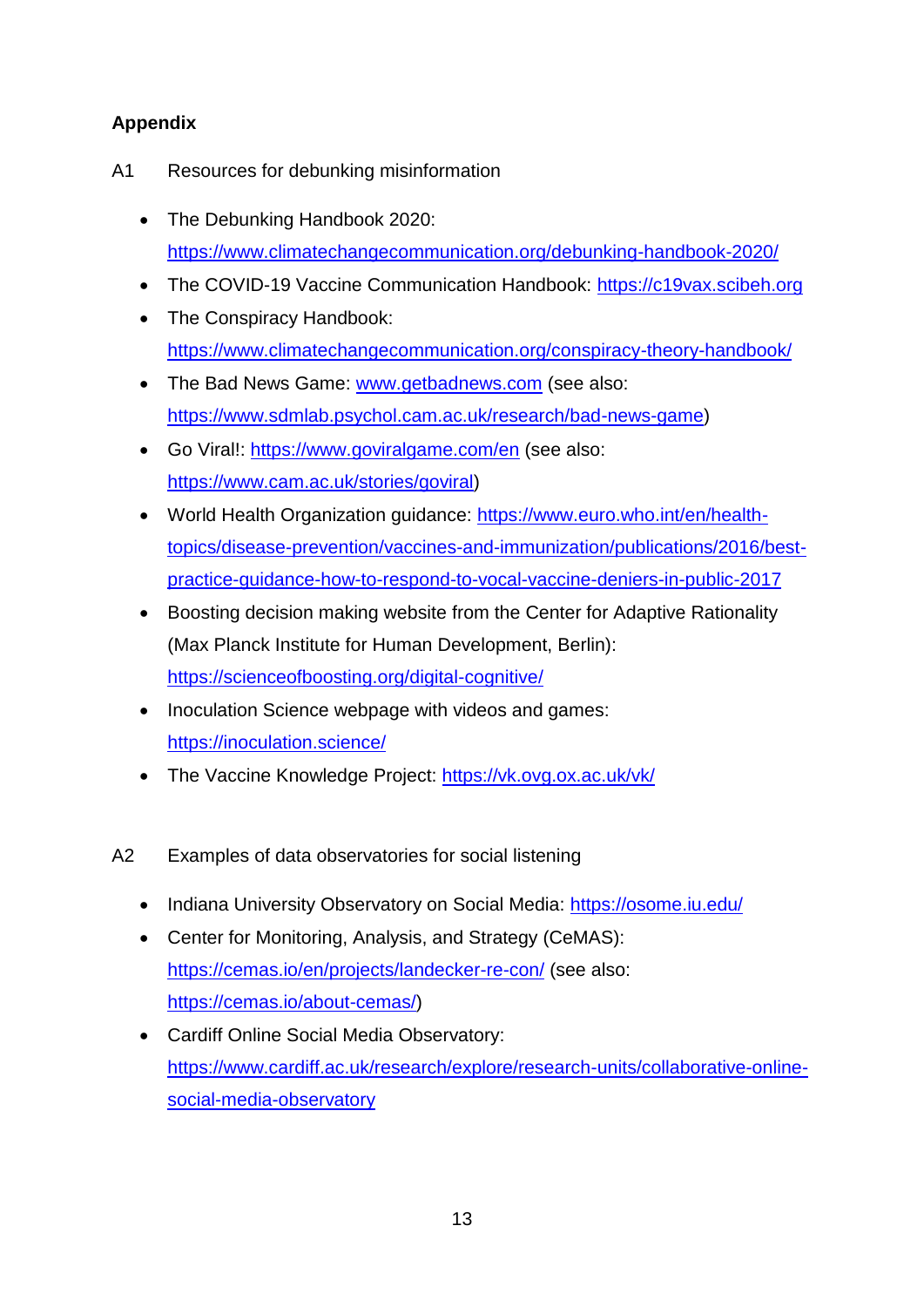- Case studies in implementing social listening in immunisation communication, GAVI: [https://www.gavi.org/sites/default/files/2021-06/Finding-the-Signal-](https://www.gavi.org/sites/default/files/2021-06/Finding-the-Signal-Through-the-Noise.pdf)[Through-the-Noise.pdf](https://www.gavi.org/sites/default/files/2021-06/Finding-the-Signal-Through-the-Noise.pdf)
- World Health Organization EARS platform for social listening: <https://pubmed.ncbi.nlm.nih.gov/34042825/> (see also: [https://www.who.int/docs/default-source/epi-win/presentations-of-all](https://www.who.int/docs/default-source/epi-win/presentations-of-all-speeches/webinar-16-tz-mediameasurement-8-april-2020.pdf?sfvrsn=5af42396_2)[speeches/webinar-16-tz-mediameasurement-8-april-](https://www.who.int/docs/default-source/epi-win/presentations-of-all-speeches/webinar-16-tz-mediameasurement-8-april-2020.pdf?sfvrsn=5af42396_2)[2020.pdf?sfvrsn=5af42396\\_2\)](https://www.who.int/docs/default-source/epi-win/presentations-of-all-speeches/webinar-16-tz-mediameasurement-8-april-2020.pdf?sfvrsn=5af42396_2)
- A3 Examples of successful communication strategies to achieve public health goals (including among harder-to-reach communities).
	- Wales and Scotland ran successful COVID-19 vaccination campaigns where people were given date/time/location in personal vaccine invitation letter, with expected timelines previewed in the media. This reduced barriers to access and adhered to the behavioural science literature on the benefits of 'defaults'<sup>44</sup> and action-relevant knowledge<sup>45</sup>. This was in contrast to England and Germany, for example, where residents were advised to book appointments online, posing a challenge to individuals with low confidence (or lack of access) on digital platforms.
	- Germany and Denmark are using a survey tool to regularly collect rapid behavioural insights about COVID-19 at the population level. Results from these surveys helped inform multiple decisions, including the implementation of mandatory mask policies in Denmark when it was shown in Germany that such mandates did not reduce other protective behaviours<sup>46</sup>.

<u>.</u>

<sup>44</sup> <https://muse.jhu.edu/article/662207>

<sup>45</sup> <https://journals.plos.org/plosone/article?id=10.1371/journal.pone.0192594>

<sup>46</sup> <https://doi.org/10.1073/pnas.2011674117>